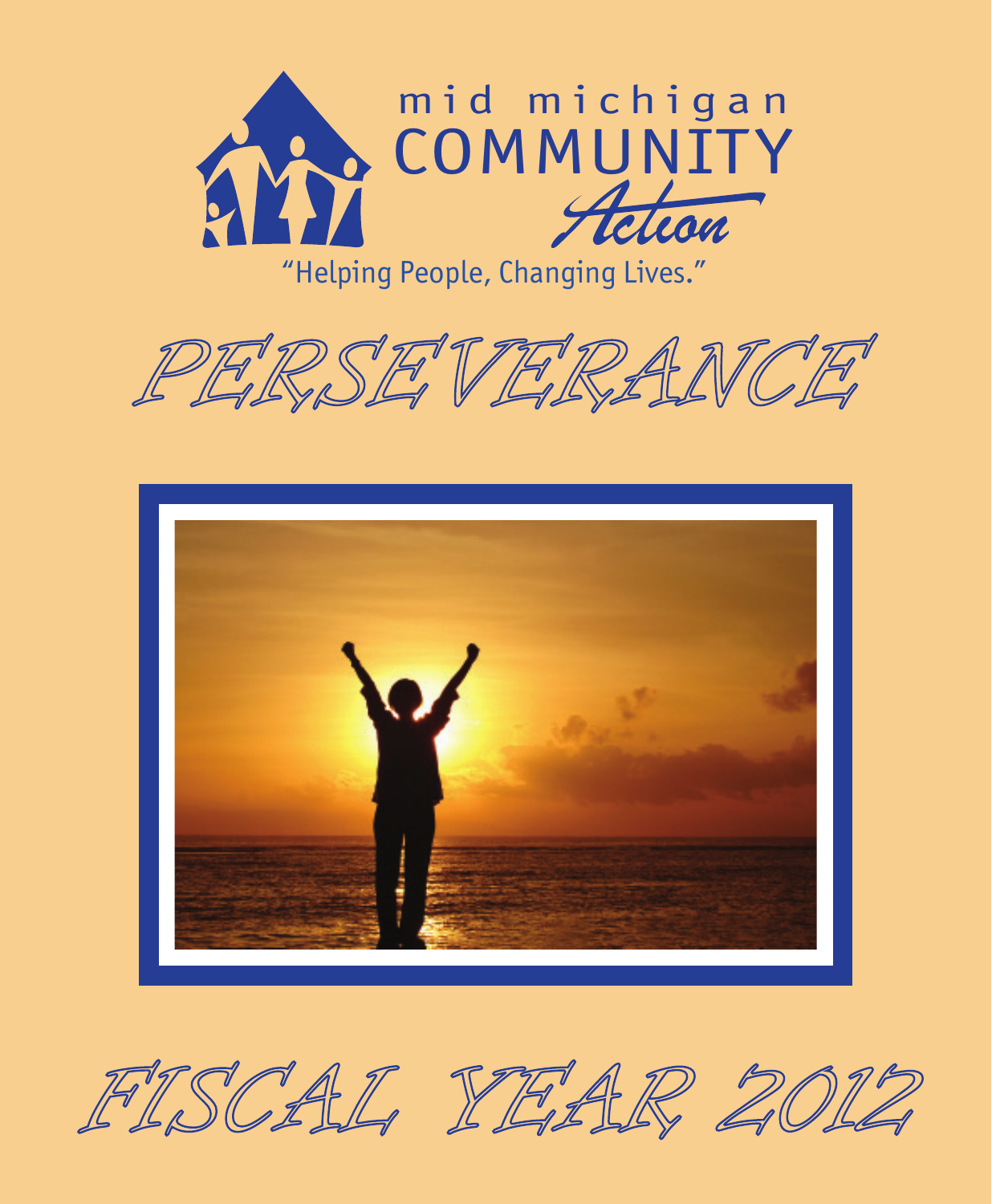# Executive Message

XXXXXXXXXXXXXXXXXXXXXXXXXXXXXXXX



Persevere: "to persist in or remain constant to a purpose, idea or task in spite of obstacles." (American Heritage Dictionary)

This definition clearly defines this past year in the world of Community Action. Despite the challenges, we have continued to meet our purpose of helping local families and seniors become more self-sufficient. We have generated new and improved ideas of doing more work with fewer resources. We have taken on each task with diligence and determination knowing how many people count on us to be there for them. Although many obstacles remain in our path, we promise to persevere.

As a non-profit organization, we have historically been dependent on grant sources from federal and state entities. Many of these grants have remained intact, but the majority has been flat funded. This means we are receiving the same amount of funding for several years despite that the cost of conducting business has increased. This too has not stopped us. We have sought out new opportunities within our communities to increases services. We are preparing grant applications to initiate or expand programs. We enhanced fundraising efforts and increased our donor base by 21.2% more people and 54.4% more contributions.

I am confident in this agency's ability to persevere. Our Board of Directors is committed to leading this agency to continued success and is supportive of seeking out new opportunities. Our staff is devoted to the people we serve and continue to provide quality services. Our communities are dedicated to collaborations which provide valuable partnerships enhancing everything we do. Please stand with us as we stay strong, vibrant, and continue to offer a helping hand.

fill Sutton

Jill Sutton, Executive Director

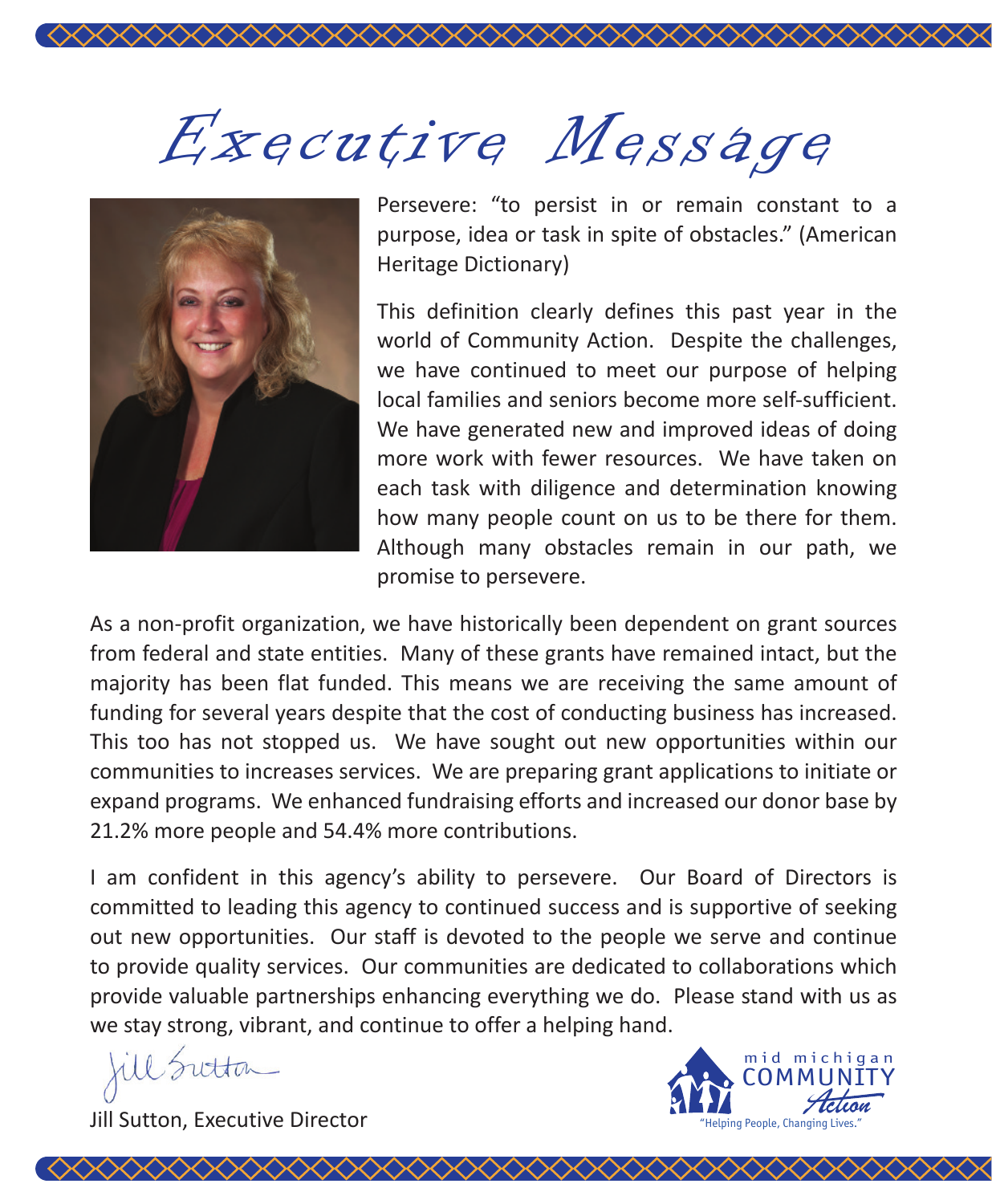# Year in Review

XXXXXXXXXXXXXXXXXXXXXXXXXXXXX

A year in Community Action is a winding road; we persevere through many challenges and because of that, we experience some amazing outcomes for our customers, for the agency overall, for the Community Action network and for our staff. Below is a sampling of some of the highlights experienced in Fiscal Year (FY) 2012.



- The Executive Director was appointed by Governor Snyder to serve on the Michigan Commission on Community Action and Economic Opportunity providing a voice for people living in poverty.
- The agency's Operations Director and Grants & Communications Director graduated from the Michigan Community Action Agency Association Leadership Institute.
- An agency volunteer, Lula Foco, and an agency consumer, Sara Ferry, were honored by the Michigan Community Action Agency Association receiving awards for their outstanding efforts.
- The agency participated in a statewide marketing campaign increasing general knowledge of Community Action by over 35%.
- Communication efforts continued to expand reaching over 20,341 unique website visitors; over 500 unique Facebook views and thousand of indirect impressions; over 1,700 impressions via e-marketing; and, thousands more via traditional media.
- The agency hosted its first ever Staff Retreat which included team building, games, make-it/take-it projects and a day of activities promoting stress relief, social opportunities, and morale boosters in appreciation of the employees hard work and dedication.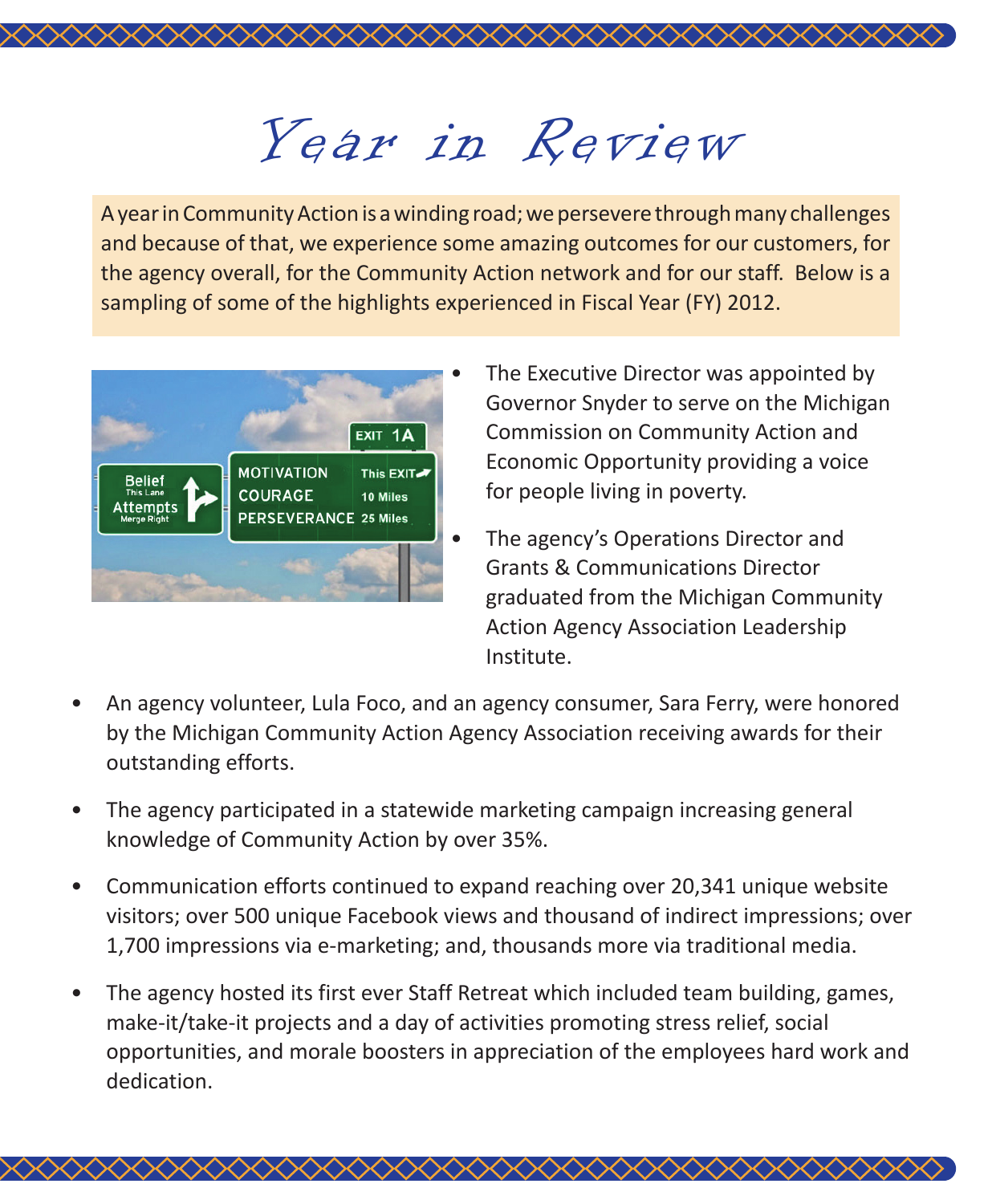

XXXXXXXXXXXXXXXXXXXXXXXXXXXXXXXXXXXX

Mid Michigan Community Action has over 20 programs aimed at assisting individuals and families toward self-sufficiency. Below is a current listing of services available. More details are available on our website: www.mmcaa.org

#### **Outreach Services:**

- Heat & Utility Assistance
- Homeless Assistance/Case Management
- Monthly and Quarterly Supplemental Food Assistance
- Emergency Food Assistance
- Income Tax Preparation Assistance

### **Early Childhood Services:**

- Preschool Programs
- Women, Infants and Children (WIC) Clinic (Midland County)
- Early Head Start
- Supportive Visitation Services
- Parent Aide and Strong Family Safe Children Programs

#### **Housing Services:**

- Weatherization
- Home Rehabilitation

#### **Additional Services:**

- Family Self-Sufficiency Program
- Homebuyer Education & Downpayment Assistance

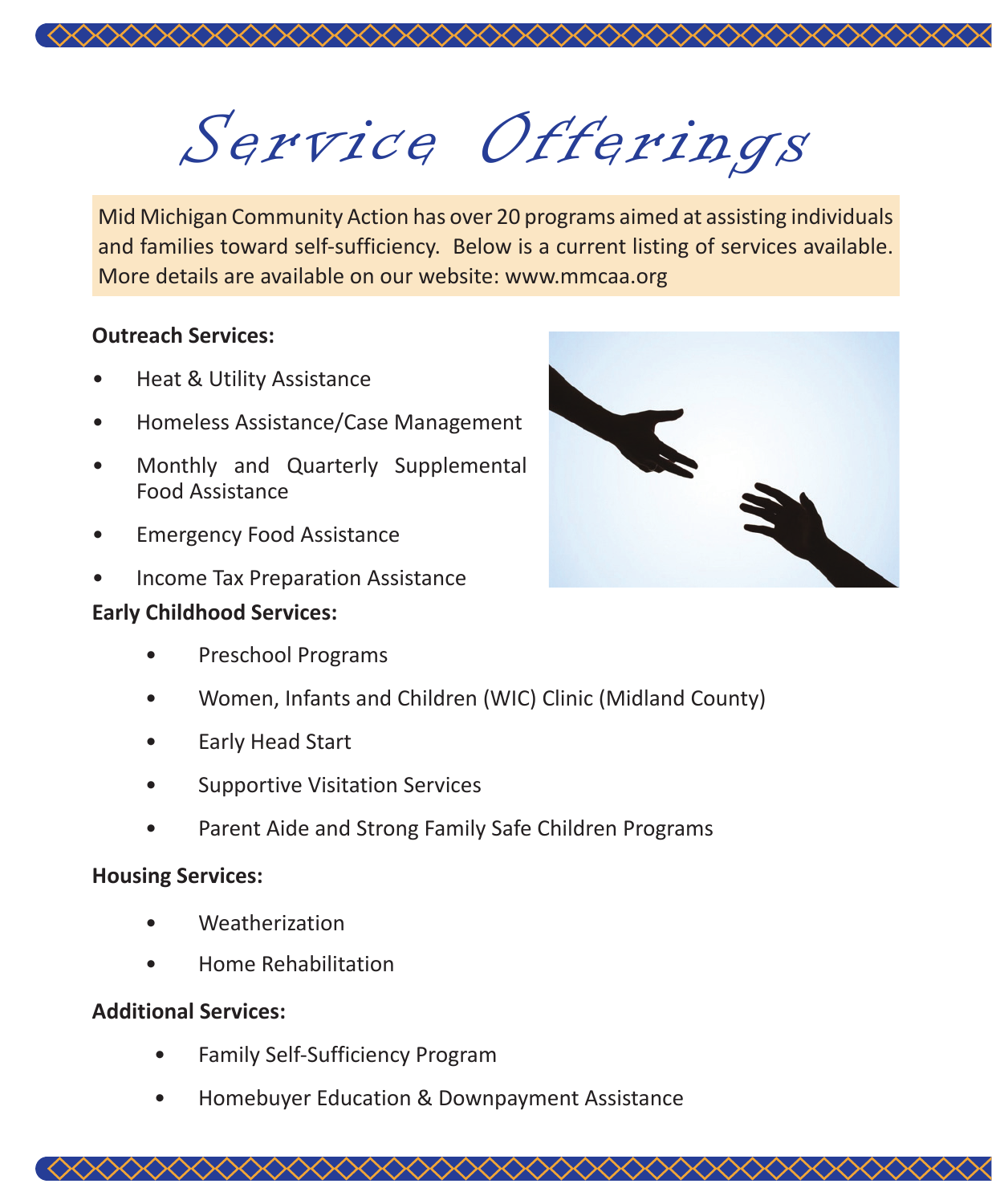# FY 12 Service Expenditures

XXXXXXXXXXXXXXXXXXXXXXXXXXXXXXXXX

| <b>Outreach Services</b>              | <b>Households</b> | <b>Amount</b> |
|---------------------------------------|-------------------|---------------|
| EITC Promotion/Income Tax Prep        | 1,261             | \$16,472      |
| <b>Utility Assistance</b>             | 2,650             | \$1,345,506   |
| Shelter/Homeless Assistance           | 371               | \$329,256     |
| <b>Emergency Church Fund</b>          | 26                | \$2,170       |
| Food Assistance--TEFAP (10 counties)  | 5,805             | \$370,924     |
| Food Assistance--CSFP (10 counties)   | 4,004             | \$1,250,111   |
| <b>County Food Pantries</b>           | 351               | \$1,720       |
| Bay City Dental Program               | 46                | \$9,122       |
| <b>Migrant Services</b>               | 5                 | \$536         |
| Subtotal                              | 14,519            | \$3,325,817   |
| <b>Grants &amp; Communications</b>    |                   |               |
| Financial Self-Sufficiency/Counseling | 145               | \$55,986      |
| Individual Development Account        | 13                | \$5,018       |
| Subtotal                              | 158               | \$61,004      |
| <b>Housing Services</b>               |                   |               |
| Weatherization                        | 578               | \$2,769,036   |
| Home Repair CDBG                      | 3                 | \$27,171      |
| Subtotal                              | 581               | \$2,796,207   |
| <b>Early Childhood Services</b>       |                   |               |
| Women, Infants & Children Program     | 3,988             | \$372,063     |
| Early Head Start                      | 259               | \$1,517,591   |
| <b>Head Start</b>                     | 327               | \$1,154,547   |
| <b>Preschool Services</b>             | 172               | \$352,836     |
| Strong Families Safe Children         | 30                | \$17,434      |
| Child Care Food Program               | 544               | \$80,759      |
| Subtotal                              | 5,320             | \$3,495,230   |
| <b>TOTAL</b>                          | 20,578            | \$9,678,258   |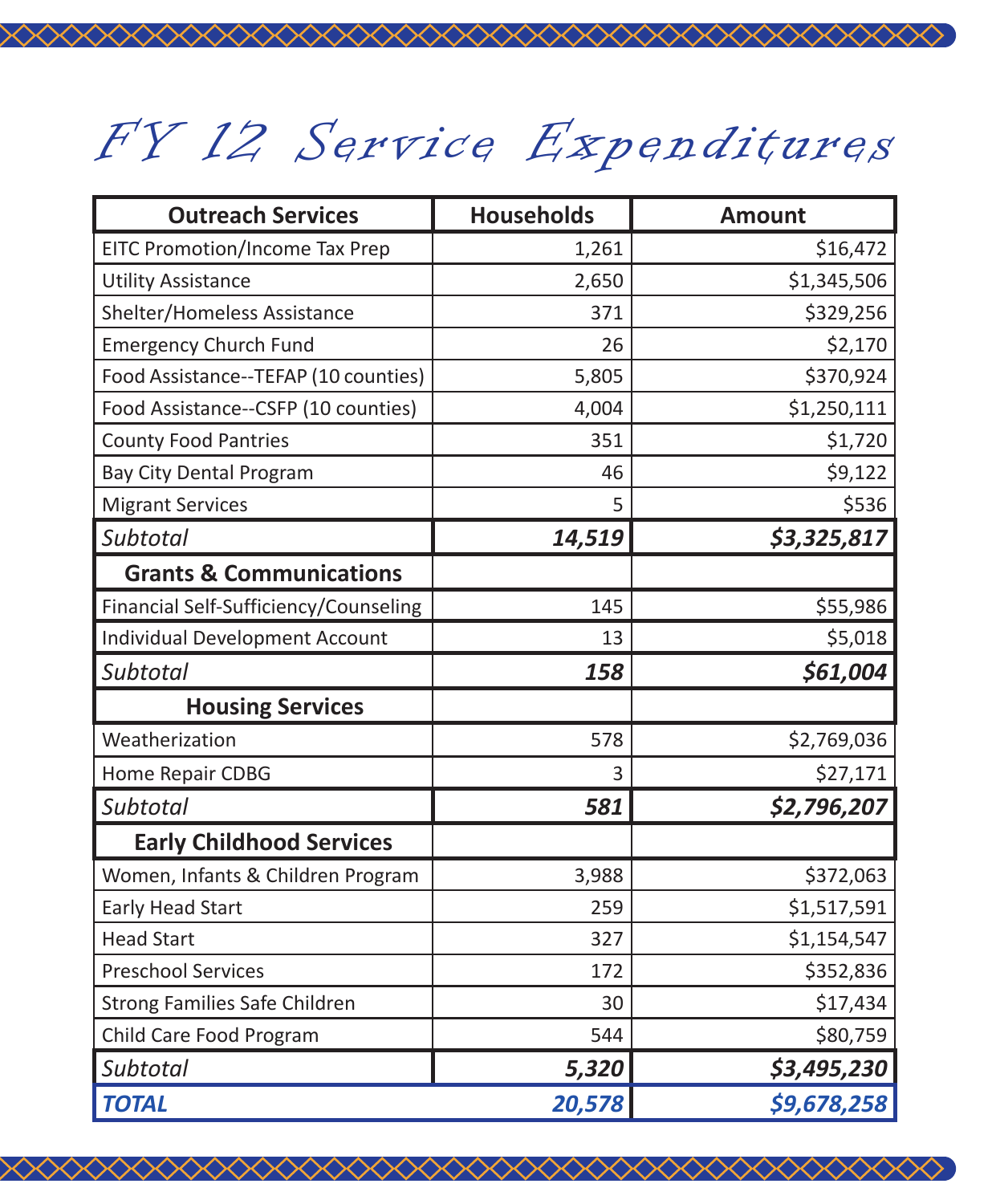# Outreach Services

XXXXXXXXXXXXXXXXXXXXXXXXXXXXXXX

## A Difficult Path

Customers that visit our Outreach offices face multiple roadblocks on a regular basis. Even though it may seem bleak at times, our families find a way to carry their burdens with their heads held high. This is a sign of perseverance that we should all learn from.

The Outreach Services Department has demonstrated their steadfast



determination this past year as they continued to provide exemplary services. They served a record high number of customers needing support; they made neverending referrals to partner agencies to support unmet needs; and, they continued to respect our customers with dignity. Here are just a few more examples of what took place in Outreach for FY 2012:

- Worked with multiple partners to provide a consistent location for food distributions allowing the agency to distribute over 59,000 food boxes.
- Nearly \$30,000 was received in food and monetary donations which helped the Emergency Food Pantry remain available following the elimination of a long-term grant.
- Took on the role of the Housing Assessment and Resource Agency in 5 of our 6 counties to provide a county-wide single point of contact for the homeless.
- Spent more than \$1.3 million in heat and utility assistance so customers stayed warm and remained in their residence.

*"Nobody trips over mountains. It is the small pebble that causes you to stumble. Pass all the pebbles in your path and you will find you have crossed the mountain."*

*– Author Unknown*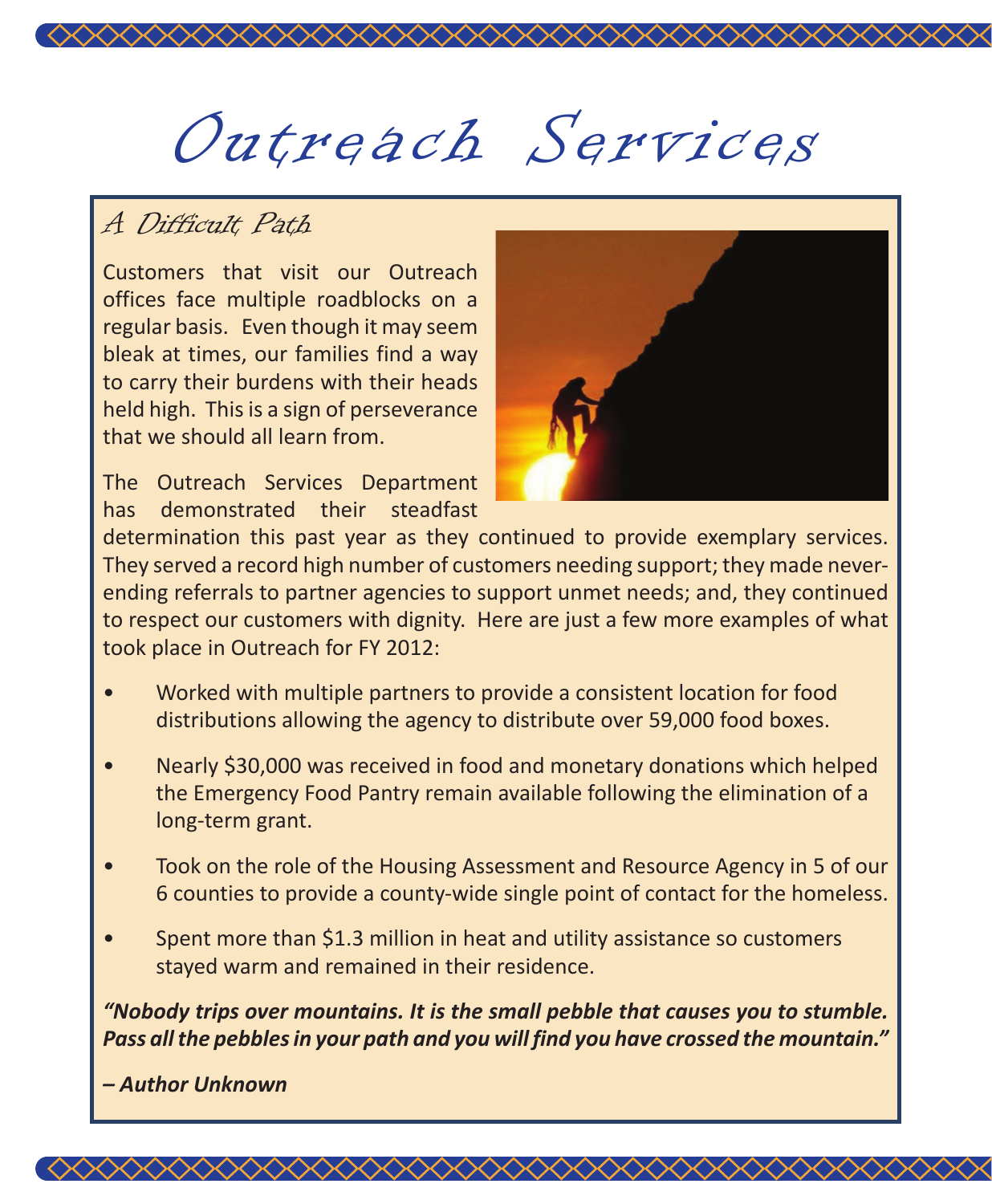Housing Services

## Staying the Course

2012 proved to be a true test of perseverance for the Housing Services Department starting off with staff lay-offs due to a delayed start-up of the contract to operate the program. Fortunately this did not deter them as they returned with purpose and fortitude to begin making homes more energy efficient.

Weatherization has remained the department's primary focus as it has been supported through the American Recovery and Reinvestment Act (federal stimulus) which was extended for its fourth year. This has allowed the agency to perform energy measures on additional residences. Unfortunately, the fate of this program remains in the hands of federal decision makers who remain indecisive of its future even though research supports its successes for over three decades.

The following captures some of the activities for the past fiscal year:

- Created an in-house crew to perform Weatherization activities on homes.
- Surpassed its three year goal for the stimulus funding and weatherized 1,285 units despite reductions in staff.
- Completed energy measures on homes and multi-unit buildings making 581 residences more affordable for the homeowners or tenants.

XXXXXXXXXXXXXXXXXXXXXXXXXXXXXXXXXXXX

• Implemented for-profit energy audits for homes and businesses that are not income eligible.

*"It does not matter how slowly you go as long as you do not stop."* 

*-- Confucius*

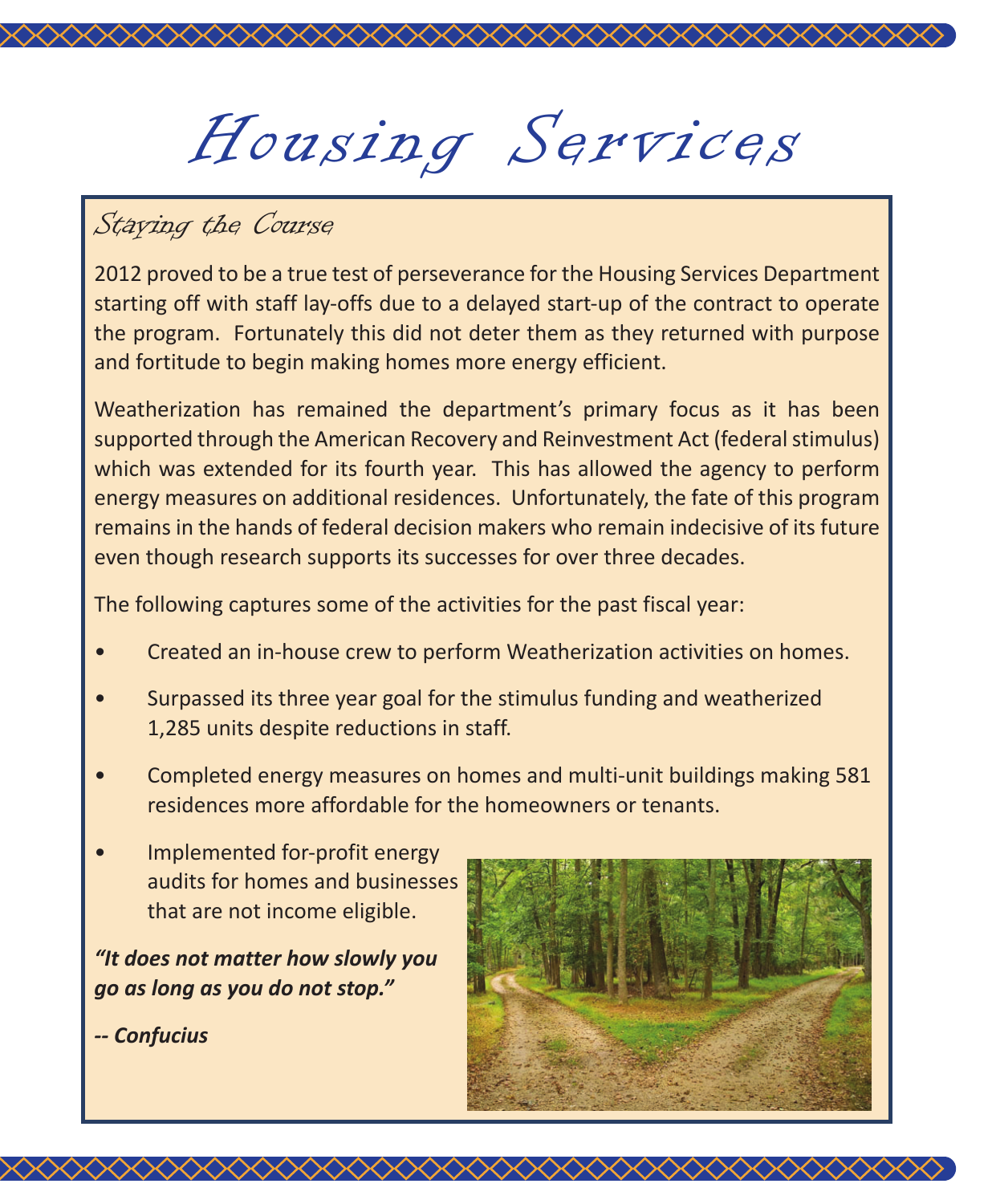# Early Childhood Services

XXXXXXXXXXXXXXXXXXXXXXXXXXXXX

## Taking Shape

Restructure, consolidation, and flexibility were some of the many characteristics leading to perseverance for the agency's Early Childhood Department this past year. While dealing with these changes, staff demonstrated their extraordinary professionalism operating programs for young children and their families.



The Women, Infant & Children's Clinic in Midland County continually increased their numbers served; Early Head Start provided thousands of home visits supporting child development and parent education; while, the preschool classrooms provided daily opportunities for children to prepare for their educational career.

Here are a few more highlights of the year in Early Childhood Services:

- The majority of children enrolled in Head Start and Early Head Start services are showing consistent improvement in attaining developmental milestones as indicated by school readiness goals.
- Received two new grants from Rural Development to improve the playgrounds at the Gladwin and Harrison early childhood sites.
- Moved the Mecosta County Early Head Start site into the Eastwood Early Childhood Center allowing the agency to share space with its like partners improving access for families.
- Awarded three new contracts with local Department of Human Services for Strong Families, Safe Children initiatives which support children in foster care, child protective services or being reunified with their families.

*"Adversity, and perseverance and all these things can shape you. They can give you a value and a self-esteem that is priceless." --Scott Hamilton*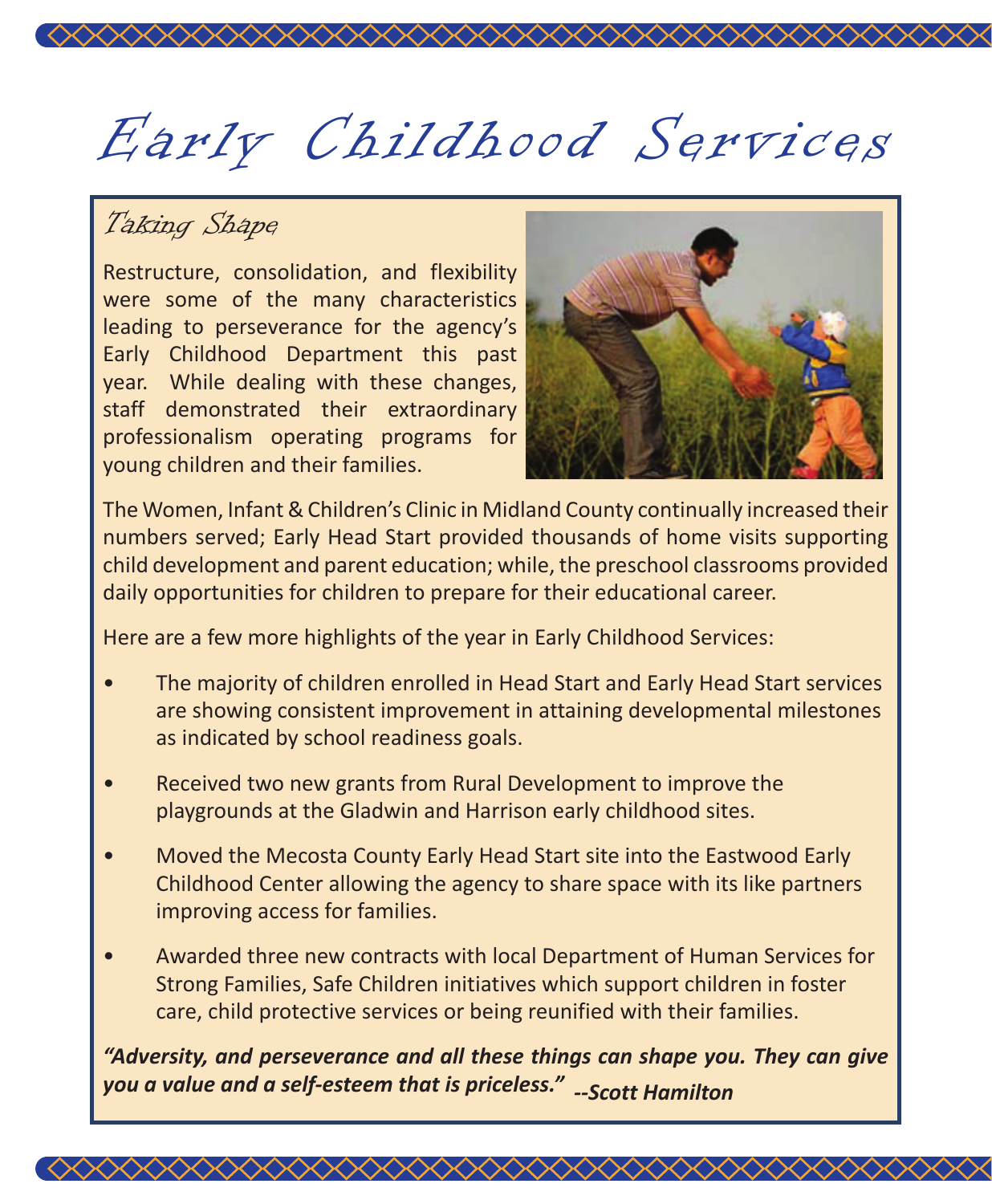# Administrative Support

XXXXXXXXXXXXXXXXX

### Strength from Within

Often times, we have the opportunity to boast about the visible side of the agency which is our direct service programs; however, we don't always get to tell the story of what happens behind the scenes of running a multi-million dollar business.



Here are some additional notable accomplishments for the agency in FY 2012:

- Produced over 4,700 accounts payable checks for the numerous vendors providing services or goods to the agency and produced over 3,000 payroll checks for employees.
- The agency served as fiduciary agent for 16 sub-grantees and 5 additional community groups so that they could provide valuable programs to the service area.
- The Homebuyer and Family Self Sufficiency Programs resulted in significant asset building for low-income families include \$22,956 in escrow savings for Family Self Sufficiency participants and \$264,700 for homes purchased through the Individual Development Account program.
- Keeping up with never-ending technology development, the agency installed new terminal servers enhancing the speed, safety and integrity of the agencies databases and information storage.
- The agency took on multiple cost cutting measures by enhancing its phone system, copiers and other equipment, saving thousands of dollars per year.

<×××××××××××××××××××××××××××××××××

*"Great works are performed not by strength but by perseverance."*

*--Samuel Johnson*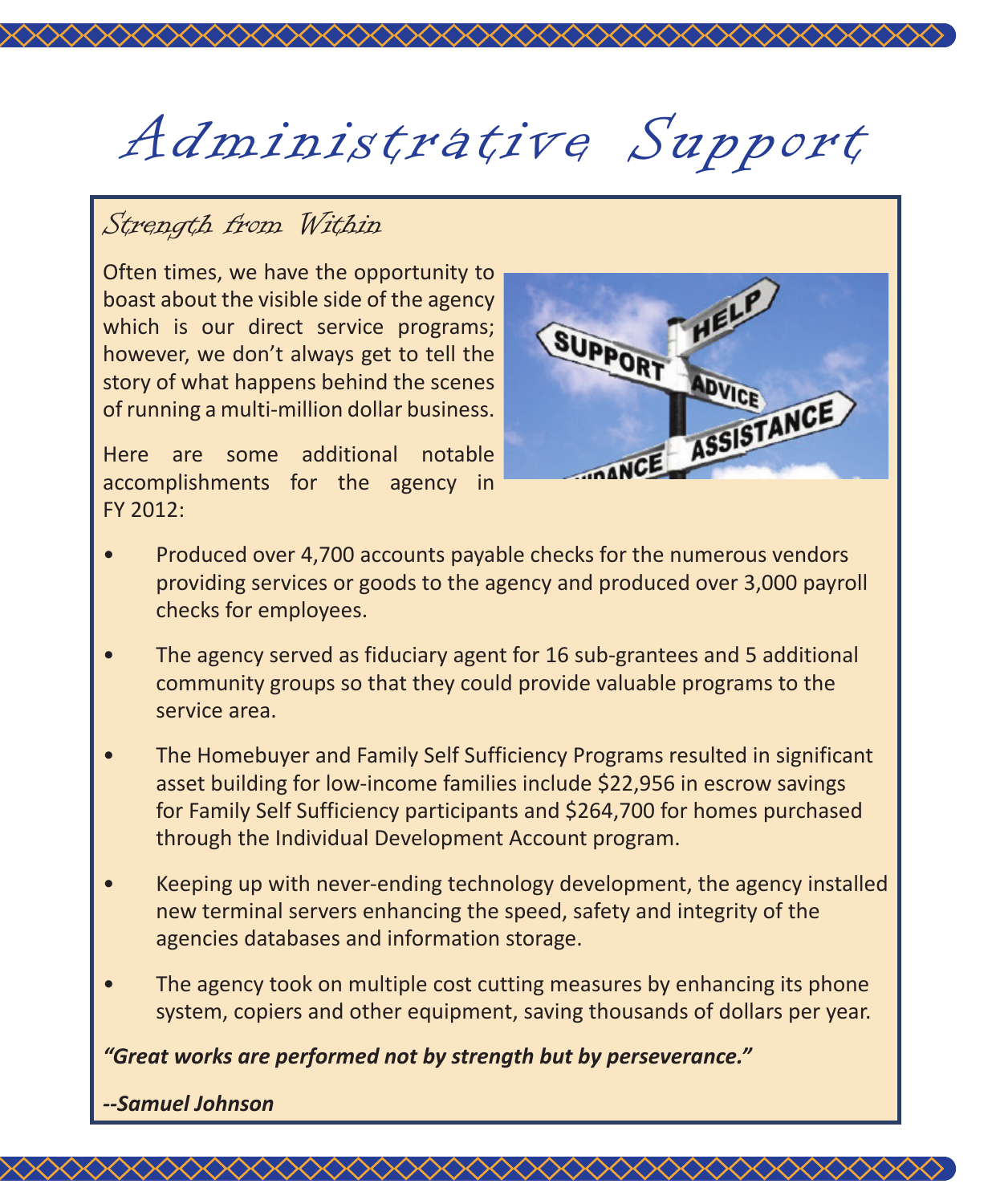# Garfield Senior Housing

XXXXXXXXXXXXXXXXXXXXXXXXXXXXXX

## Expanding Vision

Another opportunity to persevere was presented to Mid Michigan Community Action, as staff and the Board of Directors, progressed forward in its strategic plan goal to acquire another housing project for low to moderate-income seniors. In June 2012, the agency became the limited partner/ owner of Garfield Senior Housing



located in Bay City, Michigan. This is the second senior housing project for the agency to add to its list along with ClareCastle located in Clare, Michigan which has been owned with a developer partner since 2009.

The 26-unit facility, located in the heart of Bay City's south side, is an affordable housing option for income eligible seniors over the age of 55. The former elementary school was developed to provide a peaceful and neighborly community for area seniors. The residents each have a one bedroom apartment, that they call home, with nice amenities and large community spaces. As it is designated as low-income housing by the Michigan State Housing Development Authority, income eligibility is 50-60% of the Area Median Income.

Even though the future of community action programs is held in the hands of the federal and state legislators and decision makers, Mid Michigan Community Action will continue to preserve and not lose sight of the goals that have been developed to protect its future and the needs of area seniors.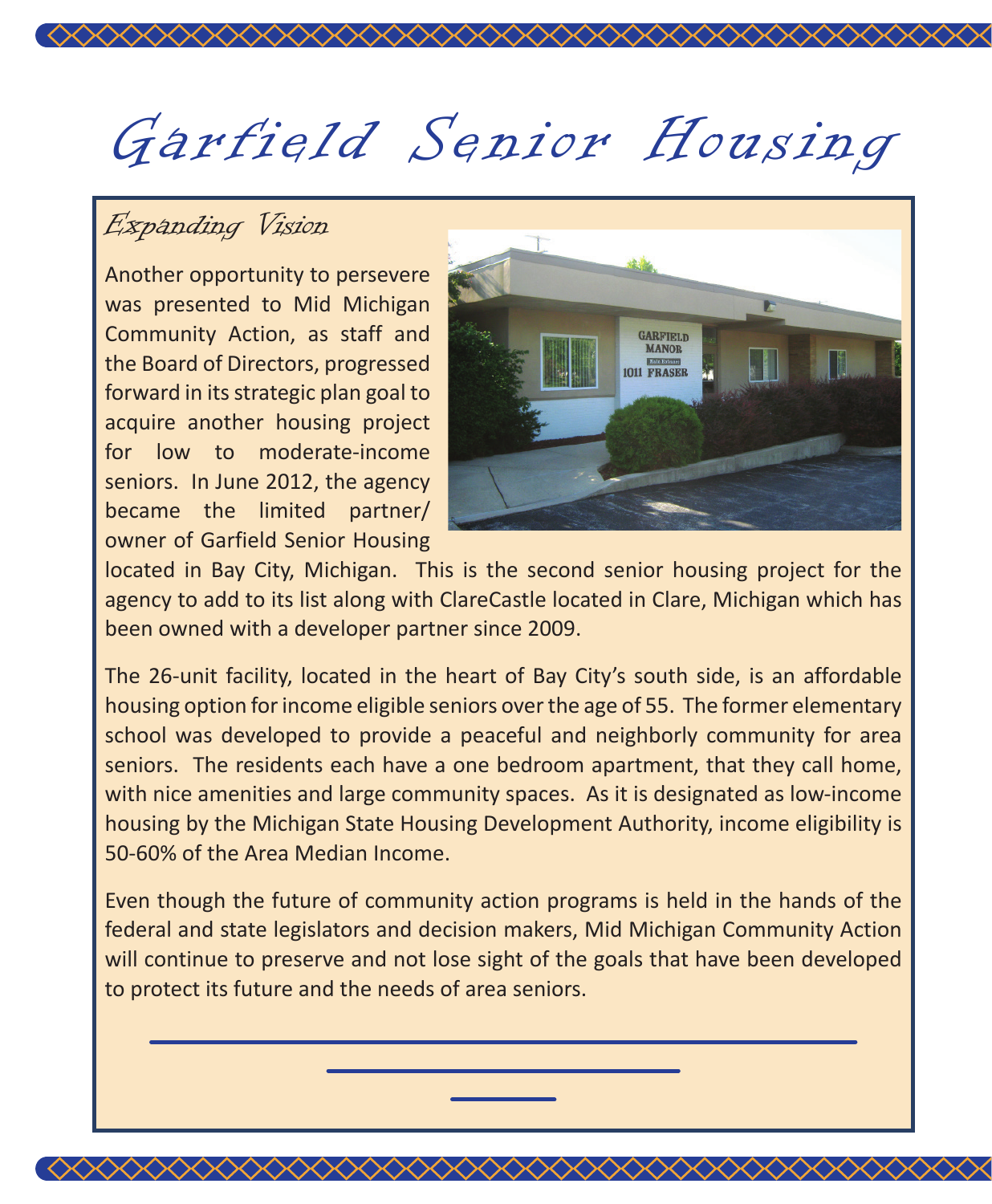2012 Board of Directors

XXXXXXXXXXXXXXXXXXXXXXXXXXXXXXXXXXXX

### BAY COUNTY

Bill Reder, Chairperson Vaughn Begick Carol Goulet

### MECOSTA COUNTY

Helen Chappell, Secretary

Matthew Klein

Jerry Williams

### CLARE COUNTY

Lynn Grim

Norm Gage

Nancy Jones

### MIDLAND COUNTY

Sharron Such, Vice-Chairperson William Hargreaves Rich Keenan

### GLADWIN COUNTY

Don Kehoe, Treasurer

Kathy Wilton

Marlene Doran

OSCEOLA COUNTY

Larry Morlock

Alan Tiedt

Rosemary Geesey

Mid Michigan Community Action's 18 member Board of Directors is comprised of three members from each of the agency's six county service area. From each county there is an elected representative of low-income people, a public official and a member from the private sector.

This board make-up ensures that low-income families and individuals are represented by every sector within the communities. In addition to the current board members listed above, Jackie Russeau, and Doug Horstead also served on the Board in FY 2012. The Board continues to provide valuable insight and support in this ever-changing environment.

╳╳╳╳╳╳╳╳╳╳╳╳╳╳╳╳╳╳╳╳╳╳╳╳╳╳╳╳╳╳╳╳╳╳╳╳╳